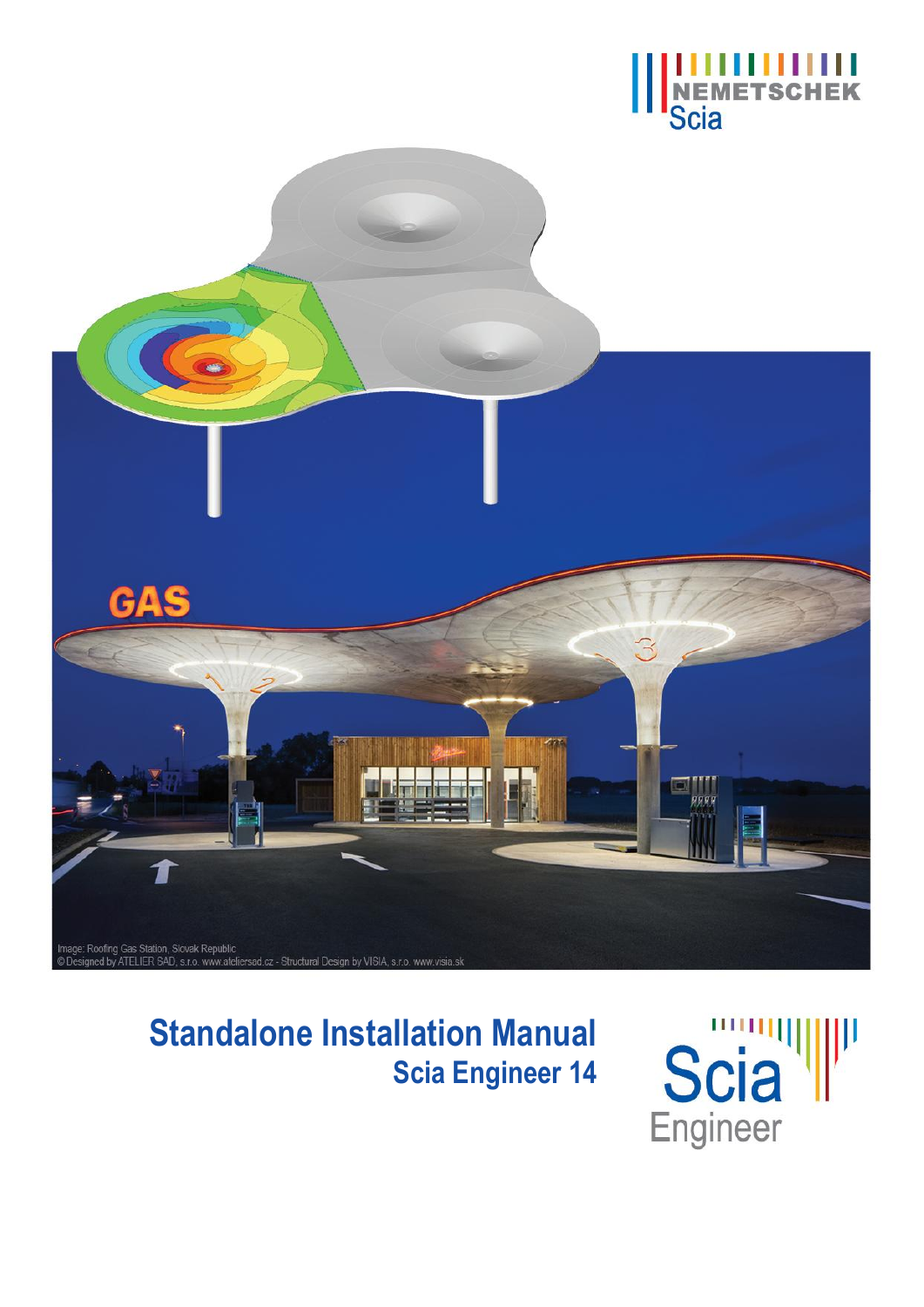All information in this document is subject to modification without prior notice. No part or this manual may be reproduced, stored in a database or retrieval system or published, in any form or in any way, electronically, mechanically, by print, photo print, microfilm or any other means without prior written permission from the publisher. Scia is not responsible for any direct or indirect damage because of imperfections in the documentation and/or the software.

© Copyright 2014 Nemetschek Scia nv. All rights reserved.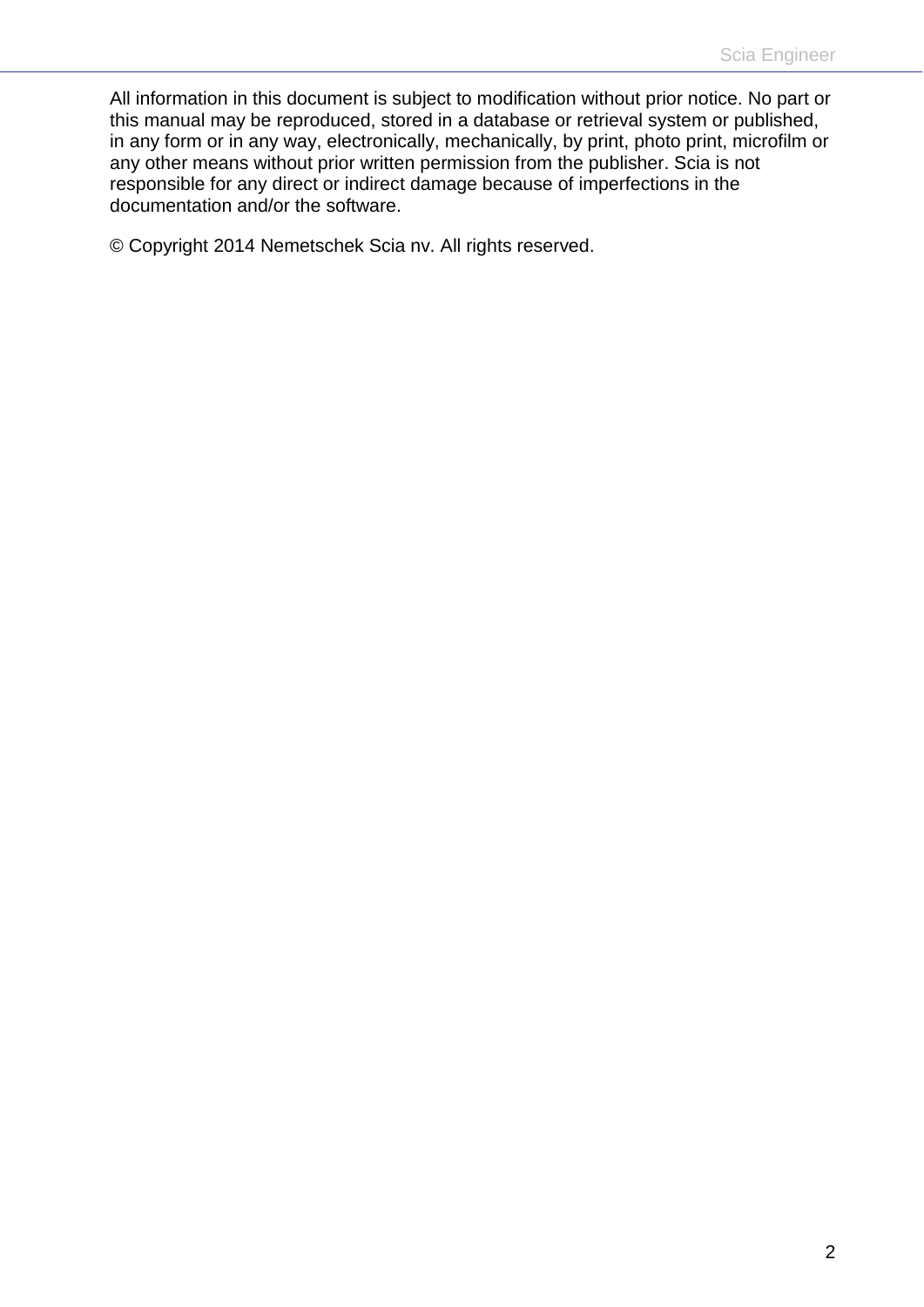Release: Scia Engineer 14 Manual: Installation Guide Revision: 05/2014

#### **Nemetschek Scia Offices**

Latest version is available on:<http://nemetschek-scia.com/en/contact/offices>

#### **Belgium Headquarters**

Nemetschek Scia nv Industrieweg 1007 B-3540 Herk-de-Stad Tel.: +32 13 55 17 75 Fax: +32 13 55 41 75 E-mail: info@scia-online.com

Support Phone CAE (Scia Engineer) Tel: +32 13 55 09 90

CAD (Allplan) Tel: +32 13 55 09 80

CIM (Scia Steel, Scia Steel Manager) Tel: +32 13 55 09 70

Concrete (Precast Manager) Tel: +32 13 35 03 15

Support Email: [support@scia-online.com](mailto:support@scia-online.com)

#### **Austria**

Scia Datenservice Ges.m.b.H Dresdnerstrasse 68/2/6/9 A-1200 Wien Tel.: +43 1 7433232-11 Fax: +43 1 7433232-20 info@scia.at

**Support** Tel: +43 1 7433232-12 E-mail: support@scia-online.com

#### **Brazil**

Nemetschek do Brasil Rua Dr. Luiz Migliano, 1896 – sala 702, CEP SP -05711-001 São Paulo Brasil Tel: +55 11 4314-5880 E-mail: brasil@scia-online.com

#### **Czech Republic**

Nemetschek Scia s.r.o. Evropská 2591/33E 160 00 Praha 6 Tel.: +420 226 205 600 Fax: +420 226 201 673 E-mail: info.praha@scia.cz

Nemetschek Scia s.r.o. Slavickova 827/1a 638 00 Brno Tel.: +420 530 501 570 Fax: +420 226 201 673 E-mail: info.brno@scia.cz

#### **Finland**

Nemetschek Scia Finland Linnoitustie 5 FI-02600 ESPOO Tel.: +358 207 698 600 Fax: +358 207 - 698 699 Email: [finland@scia-online.com](mailto:finland@scia-online.com)

#### **France**

Nemetschek Scia sarl Centre d'Affaires 29, Grand' Rue FR-59100 Roubaix France Tel.: +33 3.28.33.28.67 Fax: +33 3.28.33.28.69 [france@scia-online.com](mailto:france@scia-online.com)

#### **Germany**

Scia Software GmbH Emil-Figge-Strasse 76-80 D-44227 Dortmund Tel.: +49 231/9742586 Fax: +49 231/9742587 info@scia.de

#### **Netherlands**

Nemetschek Scia bv Wassenaarweg 40 NL- 6843 NW Arnhem Tel.: +31 26 320 12 30 Fax: +31 26 320 12 39 info@scia.nl

#### **Slovakia**

Nemetschek Scia s.r.o. Topol'ová 8 SK - 010 03 Žilina Tel.: +421 415 003 070-1 Fax: +421 415 003 072 info@scia.sk

#### **Switzerland**

Nemetschek Scia Switzerland Dürenbergstr. 24 CH-3212 Gurmels Tel.: +41 26 341 74 11 Fax: +41 26 341 74 13 info@scia.ch

#### **UAE**

Nemetschek Scia Middle East Dubai Silicon Oasis HQ Building P.O. Box 341041, Dubai, U.A.E. Tel.: +971 4 5015744 Fax: +971 4 5015777 uae@scia-online.com

#### **USA**

Nemetschek Scia North America 7150 Riverwood Drive Columbia, MD (USA) Tel.: +1 443-542-0638 Fax: +1 410-290-8050 usa@scia-online.com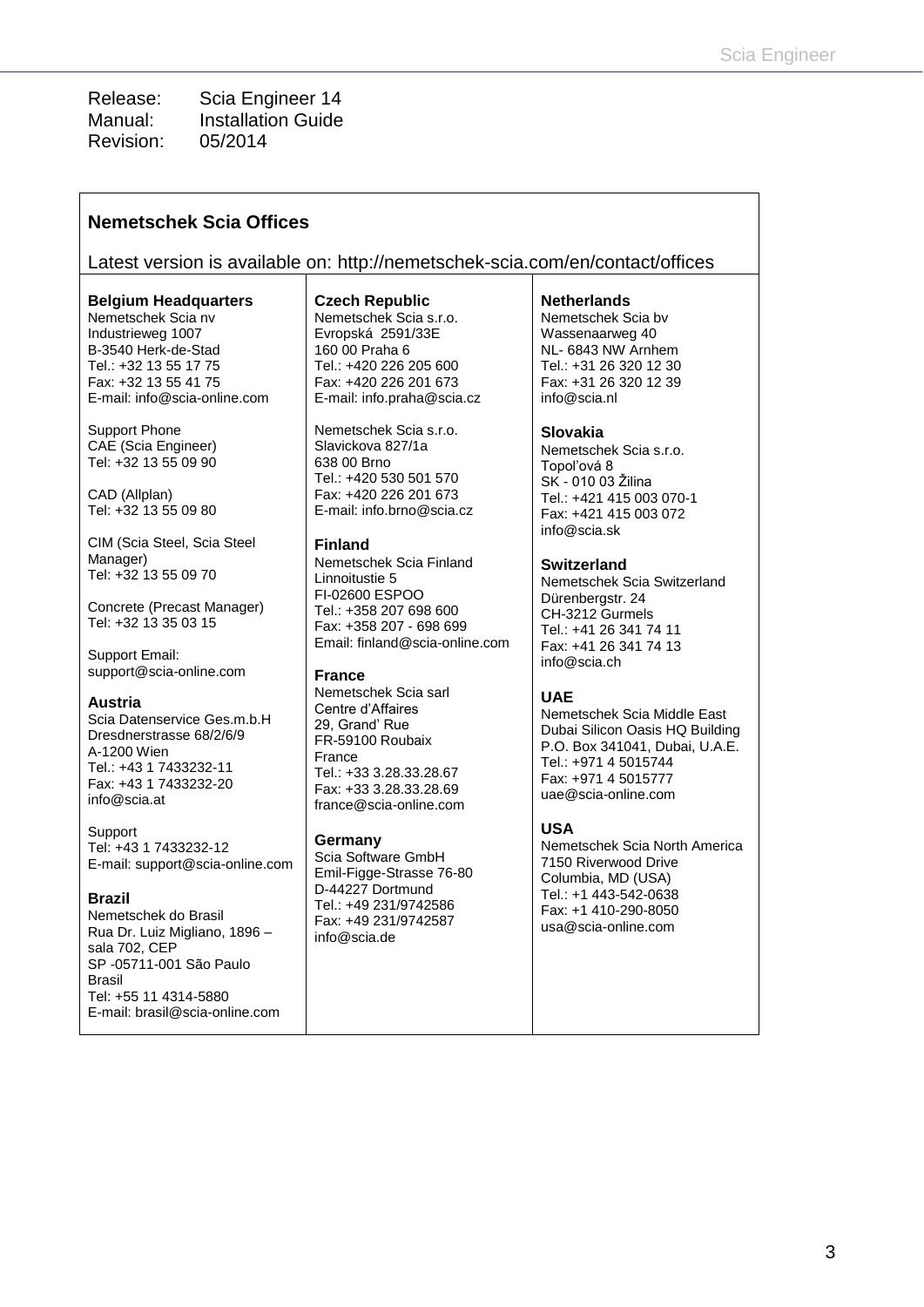# <span id="page-3-0"></span>**Table of contents**

| $\mathbf 1$ .    |     |                                                     |  |  |  |
|------------------|-----|-----------------------------------------------------|--|--|--|
|                  | 1.1 |                                                     |  |  |  |
|                  | 1.2 |                                                     |  |  |  |
| 2.               |     |                                                     |  |  |  |
|                  |     |                                                     |  |  |  |
|                  | 2.2 | 2.2.2 Scia Engineer will not start immediately 11   |  |  |  |
|                  | 2.3 |                                                     |  |  |  |
|                  | 2.4 |                                                     |  |  |  |
| 3.               |     |                                                     |  |  |  |
|                  | 3.1 | Uninstalling with Add/Remove Programs in Windows 15 |  |  |  |
|                  | 3.2 | Uninstalling without Add/Remove Programs 17         |  |  |  |
| $\overline{4}$ . |     |                                                     |  |  |  |
|                  | 4.1 |                                                     |  |  |  |
|                  | 4.2 |                                                     |  |  |  |
|                  | 4.3 |                                                     |  |  |  |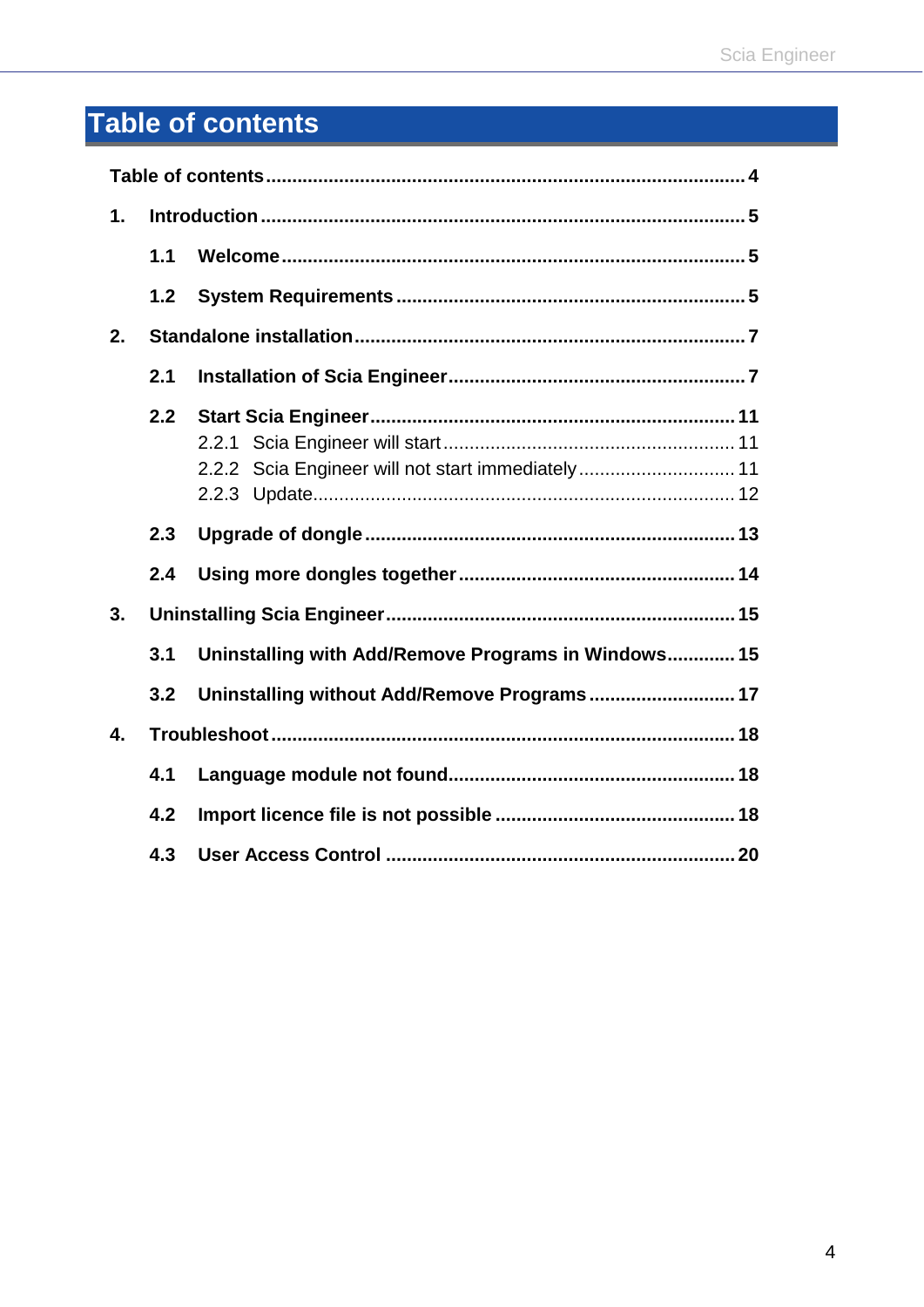## <span id="page-4-0"></span>1. **Introduction**

### <span id="page-4-1"></span>1.1 **Welcome**

Welcome to the Scia Engineer Installation Guide. Scia Engineer is a calculation program running under Windows 7 & Windows 8 with a large range of application: from the check of simple frames to the advanced design of complex projects in steel, concrete, wood…

The program treats the calculation of 2D/3D frames, including the profile check and the connection check for steel constructions. Apart from frames, it is also possible to dimension plate structures, including advanced concrete calculations.

This manual describes the procedures for a correct installation of the application with a standalone protection

The text is concluded with the de-install procedure in chapter three and the most common troubleshoots in chapter 4.

### <span id="page-4-2"></span>1.2 **System Requirements**

To install Scia Engineer it is recommended that your system qualifies the following requirements:

#### **Hardware**

| Processor                                                    | Pentium IV - 3Ghz<br>(Advised: DualCore 2.3 Ghz and higher) |
|--------------------------------------------------------------|-------------------------------------------------------------|
| RAM                                                          | 2 GB (Advised: $>$ 4 GB)                                    |
| <b>Graphics Controller</b>                                   | 256 MB, supporting OpenGL                                   |
| Disk space for installation,<br>projects and temporary files | 5GB                                                         |
| Minimum resolution                                           | 1280 x 800                                                  |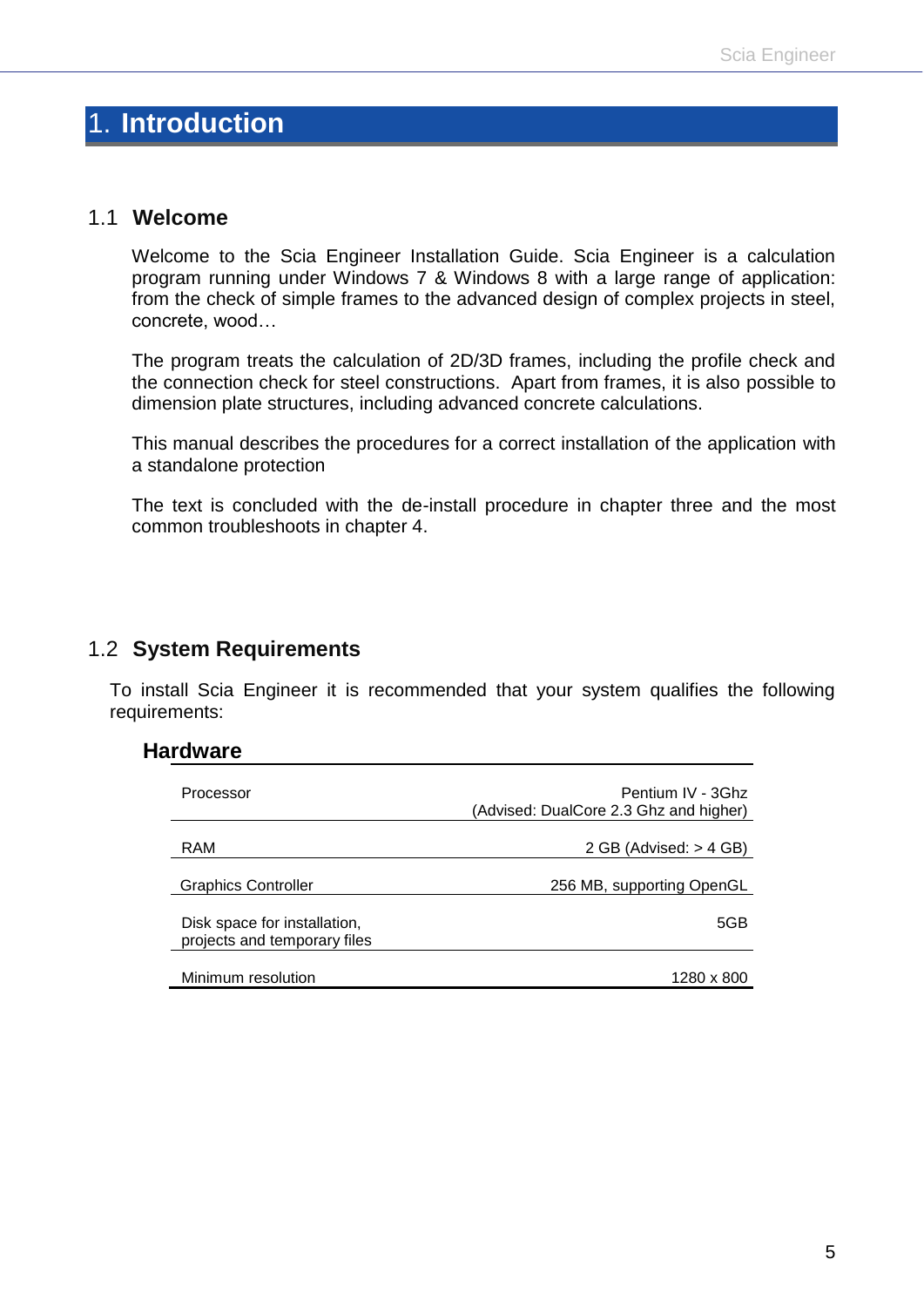# **Software**

| <b>Scia Engineer on</b><br><b>Macintosh</b>                                                                                                                          | To run the Scia Engineer software on Mac OS X<br>virtualization software has to be used. Parallels Desktop 7<br>is recommended for this. When Parallels Desktop 7 is<br>used, a Windows operating system may be installed as a<br>virtual machine and Windows applications are used<br>alongside Mac OS X applications. In this way, the user<br>has 2 operating systems at the same time. |
|----------------------------------------------------------------------------------------------------------------------------------------------------------------------|--------------------------------------------------------------------------------------------------------------------------------------------------------------------------------------------------------------------------------------------------------------------------------------------------------------------------------------------------------------------------------------------|
| <b>Standalone protection</b><br>Windows 2003 server 32 bit<br>Windows 2008 server 64 bit<br>Windows 2012 server 64 bit<br>Windows 7 32/64 bit<br>Windows 8 32/64 bit | It is advised to install the latest Service<br>Pack for these Operating Systems.                                                                                                                                                                                                                                                                                                           |
| <b>Floating protection</b><br>Windows 2003 server 32 bit<br>Windows 2008 server 64 bit<br>Windows 2012 server 64 bit<br>Windows 7 32/64 bit<br>Windows 8 32/64 bit   | It is advised to install the latest Service<br>Pack for these Operating Systems.                                                                                                                                                                                                                                                                                                           |
| <b>Allplan</b>                                                                                                                                                       | Scia Engineer 14 is compatible only with:                                                                                                                                                                                                                                                                                                                                                  |
|                                                                                                                                                                      | Allplan 2009.0<br>Allplan 2011.1<br>Allplan 2012.0<br>Allplan 2014.0<br>Allplan Precast 2010.0                                                                                                                                                                                                                                                                                             |
|                                                                                                                                                                      | However one should first install Allplan and then Scia<br>Engineer, otherwise the proper installation for the Allplan<br>patch won't be recognised.                                                                                                                                                                                                                                        |
| <b>Revit</b>                                                                                                                                                         | Scia Engineer 14 is compatible with<br>Revit 2012, 2013, 2014                                                                                                                                                                                                                                                                                                                              |
|                                                                                                                                                                      | The Revit link is available on<br>www.nemetschek-scia.com/revit                                                                                                                                                                                                                                                                                                                            |
| <b>Etabs</b>                                                                                                                                                         | Scia Engineer 14 is compatible with<br>Etabs 9.2                                                                                                                                                                                                                                                                                                                                           |
| <b>IFC</b>                                                                                                                                                           | Scia Engineer 14 is compatible only with<br><b>IFC</b><br>version 2x3                                                                                                                                                                                                                                                                                                                      |
| <b>SDNF</b>                                                                                                                                                          | Scia Engineer 14 is compatible only with Version 2.0<br>and Version 3.0                                                                                                                                                                                                                                                                                                                    |
| <b>Tekla</b>                                                                                                                                                         | Scia Engineer 14 is compatible only with:<br>Tekla<br>version 15, 16, 17, 18 and 19.0 - 32/64 bit                                                                                                                                                                                                                                                                                          |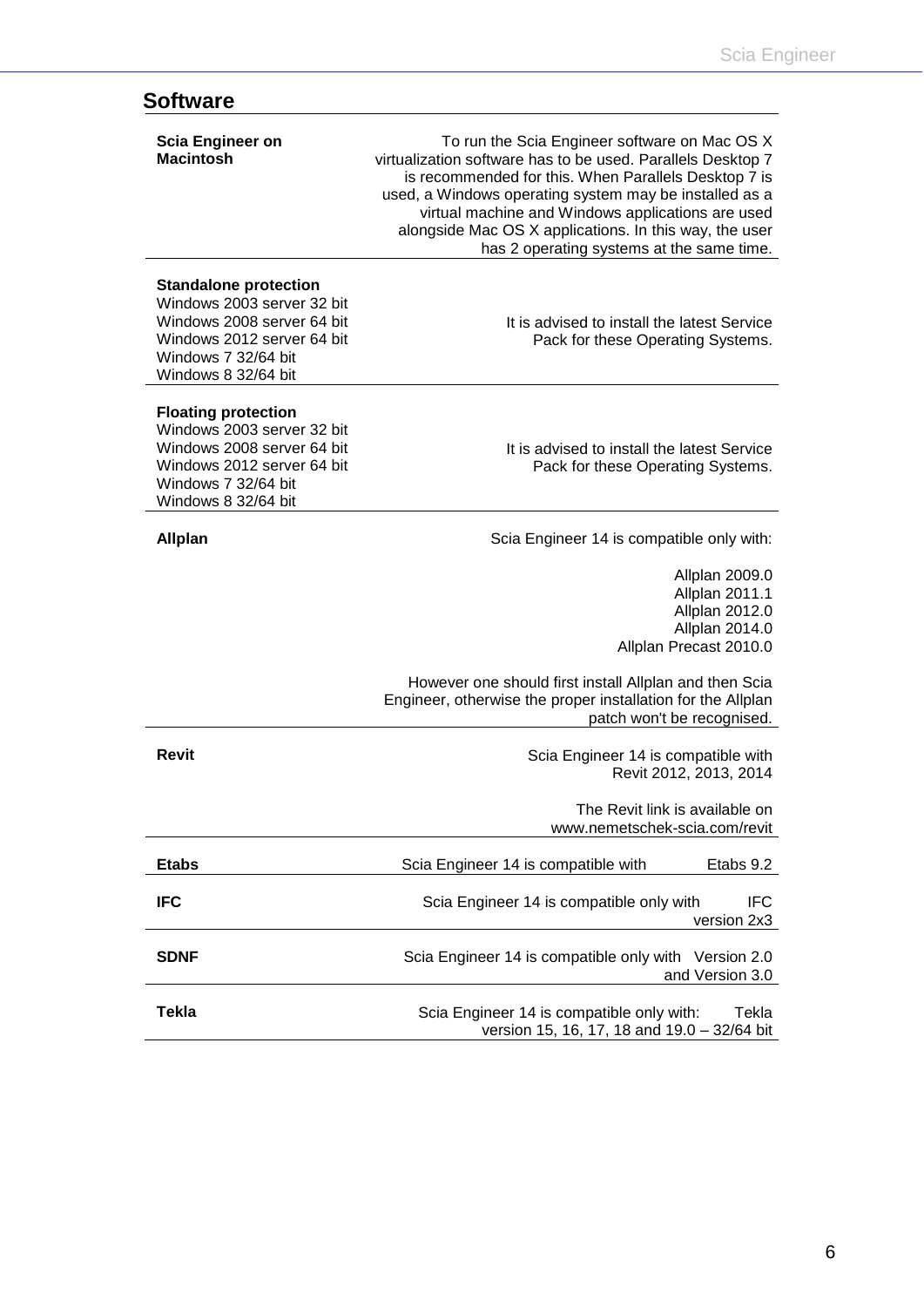# <span id="page-6-0"></span>2. **Standalone installation**

### <span id="page-6-1"></span>2.1 **Installation of Scia Engineer**

1. You can start the installation using the web setup from our site:

Go to our download page:

#### **[http://update.nemetschek-sc](ttp://nemetschek-s/)ia.com/**

And run the web setup.

2. In the dialog box which appears, select the language for installation:

| x<br>Scia Engineer 14 - InstallShield Wizard                     |
|------------------------------------------------------------------|
| Selecteer de taal voor de installatie uit de onderstaande lijst. |
| Engels<br>Annuleren<br>OK                                        |
|                                                                  |

The language chosen for installation is also the **default language** that will be used for the **help files** of Scia Engineer.

- 3. The Welcome screen for installation appears. Press **[Next]** to continue.
- 4. In the dialog **Customer Information** the User Name and Company Name can be inputted. The Company Name will appear automatically in the document of Scia Engineer. Press **[Next]** to continue.
- 5. In the dialog **Choose Destination Location** the folder where the files will be installed can be specified. By default the destination folder is created in Program Files. It is advised to use this default location.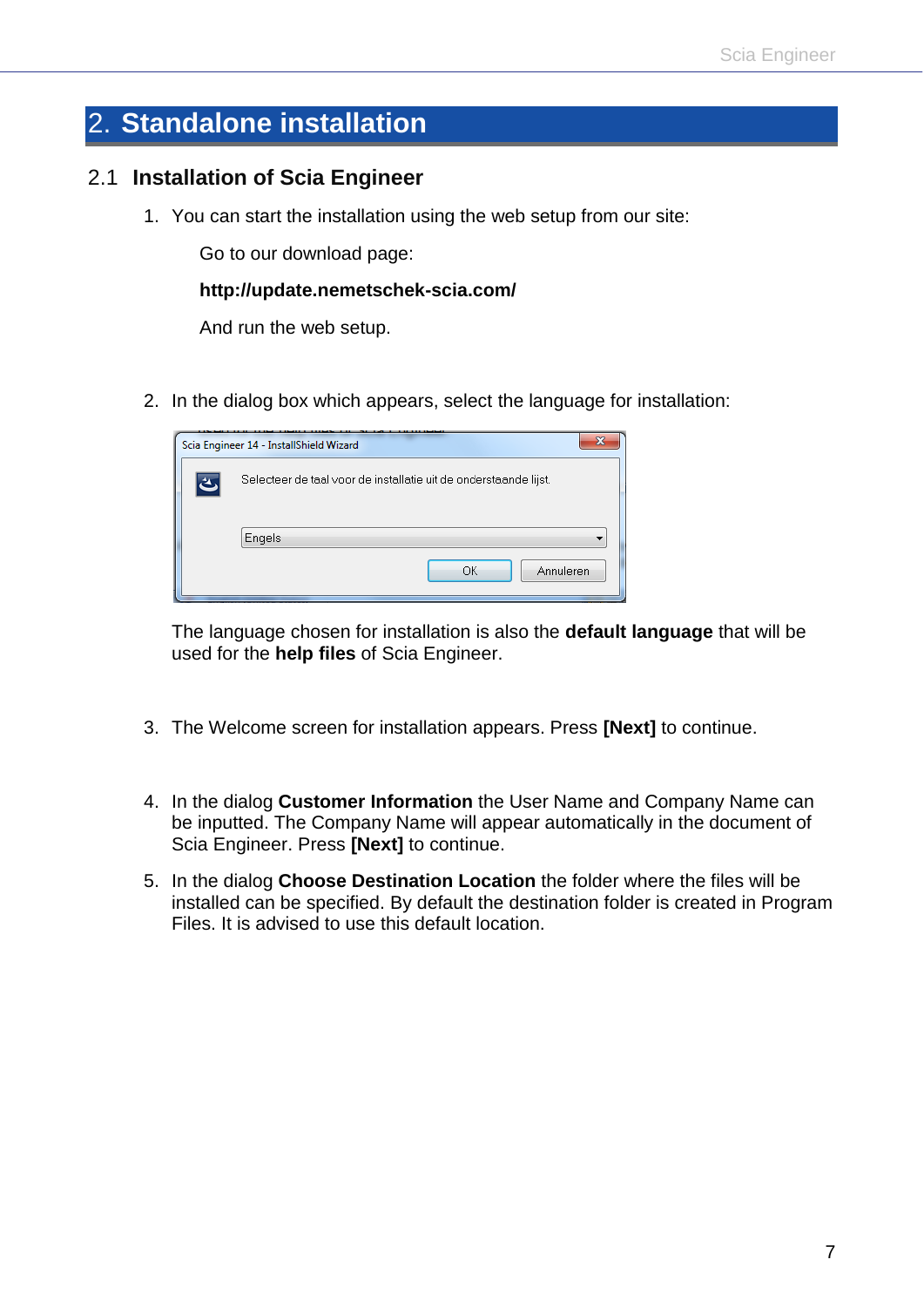

Press **[Next]** to continue.

6. In the dialog **Setup Type** the preferred setup can be chosen. Press **[Next]** continue. We advise to chose **Custom** here, so that you can check the add-ons and languages that will or won't be installed by default. Make sure that ALL required add-ons and languages will be installed. If you doubt about a certain component, then it is better to install it anyway.

#### **Note**

**When choosing a "Typical installation", NOT all language modules will be installed, only the English language and the language chosen for installation. If you wish to install other languages, it is needed to choose a Custom install where multiple languages can be selected.**

**To be able to choose another language for the environment of Scia Engineer two requirements need to be met:**

**The preferred language needs to be installed**

**The necessary language module needs to be active in the dongle or on the server**

**If you want to install one of the Scia Engineer Plug-ins, then you need to select the plug-in in the Custom installation.**

**The following plug-ins are available: Tekla Structures plug-in, Revit Structure plugin, CADS RC Link Designer, BS2000, Pipeline Wizard, Composite Beam, Composite Column, Arcelor Mittal-Cellular beams.**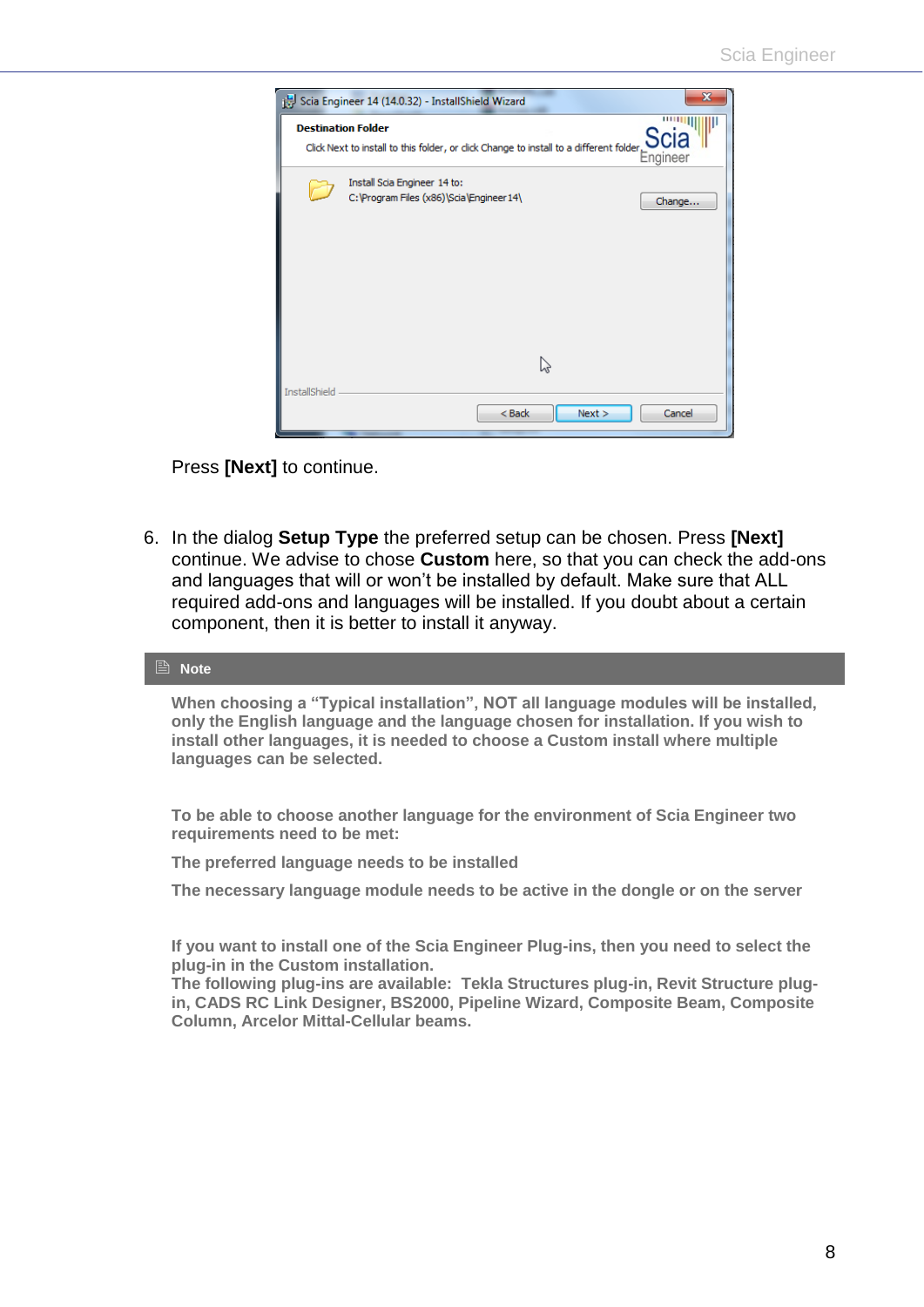7. In the dialog **Protection Defaults** the default values for the protection settings can be set.

| Scia Engineer                                                                                                                                       | $\overline{\mathbf{x}}$<br><b>InstallShield Wizard</b>                    |
|-----------------------------------------------------------------------------------------------------------------------------------------------------|---------------------------------------------------------------------------|
| <b>Protection settings</b><br>Please choose protection defaults                                                                                     | Scia<br>Engineer                                                          |
| <b>Trial version</b><br>Student version<br>O Only standalone<br>Only floating<br>First standalone, then floating<br>First floating, then standalone |                                                                           |
| <b>InstallShield</b>                                                                                                                                | V activate licence when setup is finished Please attach your hardware key |
|                                                                                                                                                     | < Back<br>Next<br>Cancel                                                  |

- Activate **Only standalone**.
- Activate the option **activate licence when setup is finished**. With this option the license file will be updated automatically if the dongle is attached to the computer.
- If you don't have your dongle attached to the computer, just install the program and deactivate the option **activate licence when setup is finished**.

Press **[Next]** to continue.

#### **Note**

**When using a dongle and a FlexNET network license, then the options 'First standalone, then floating', or 'First floating, then standalone' can be chosen.**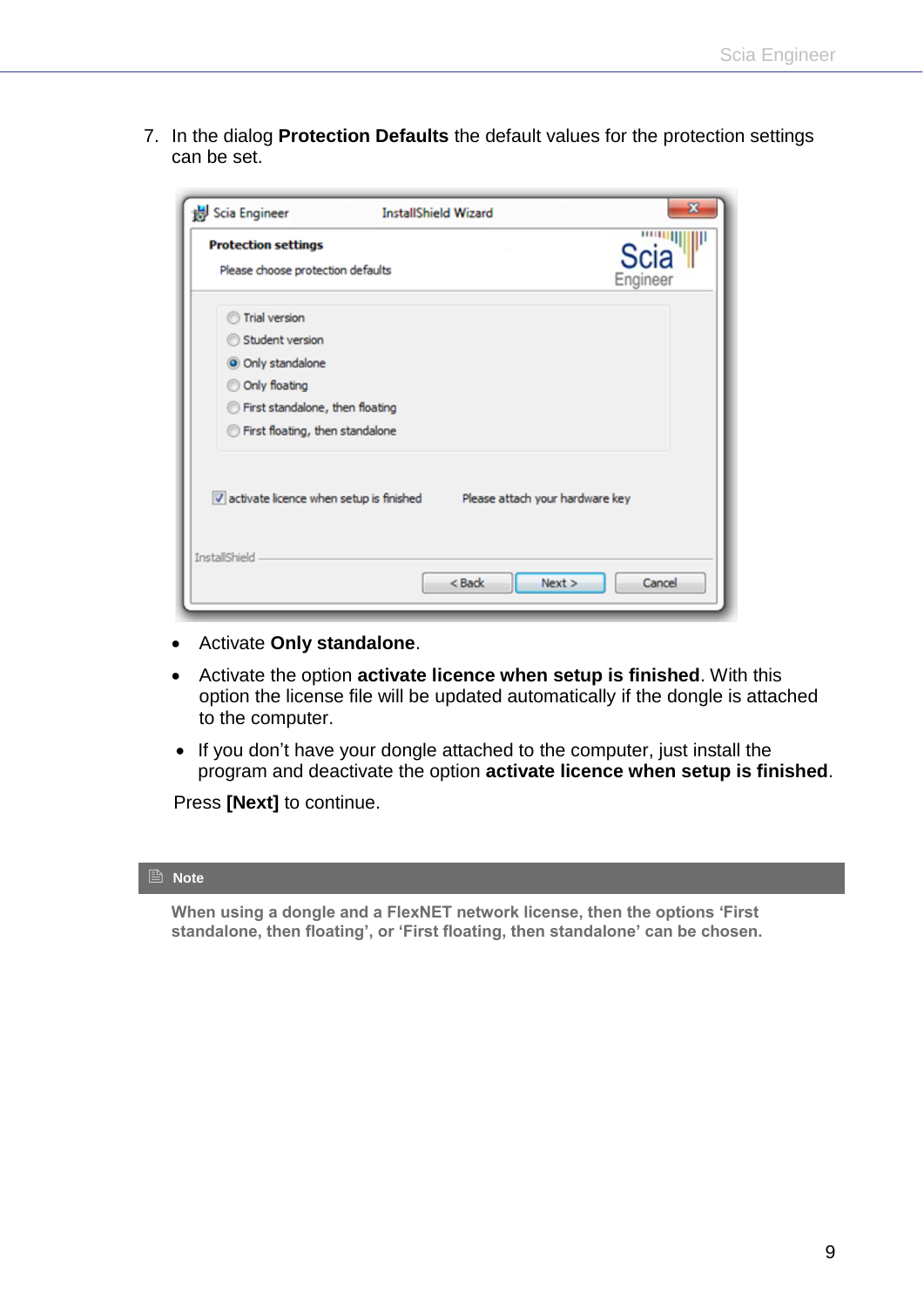8. In the dialog **Application Defaults** the default values for the national code can be set.

| is Scia Engineer                                                                                                                   | $\mathbf{x}$<br><b>InstallShield Wizard</b> |
|------------------------------------------------------------------------------------------------------------------------------------|---------------------------------------------|
| <b>Application defaults</b><br>Please choose application defaults                                                                  | Scia <sup>"</sup><br>Engineer               |
| National code of new projects                                                                                                      | Format and measuring system                 |
| ÈSN<br><b>NEN</b><br>DIN<br><b>STN</b><br>ÖNORM<br>EC-EN<br><b>IBC</b><br><b>BS</b><br>France<br><b>SIA 26x</b><br>EC-ENV<br>India | O Metric<br><b>Imperial</b>                 |
| InstallShield                                                                                                                      | Cancel<br>$Back$<br>Next                    |

Choose the default setting for your national code and measuring system. Press **[Next]** to continue.

- 9. The last window shows an overview of the selected settings. Press **[Install]** to start the installation process.
- 10.After installation, the message appears that Scia Engineer has been installed successfully. Press **[Finish]** to end the installation procedure.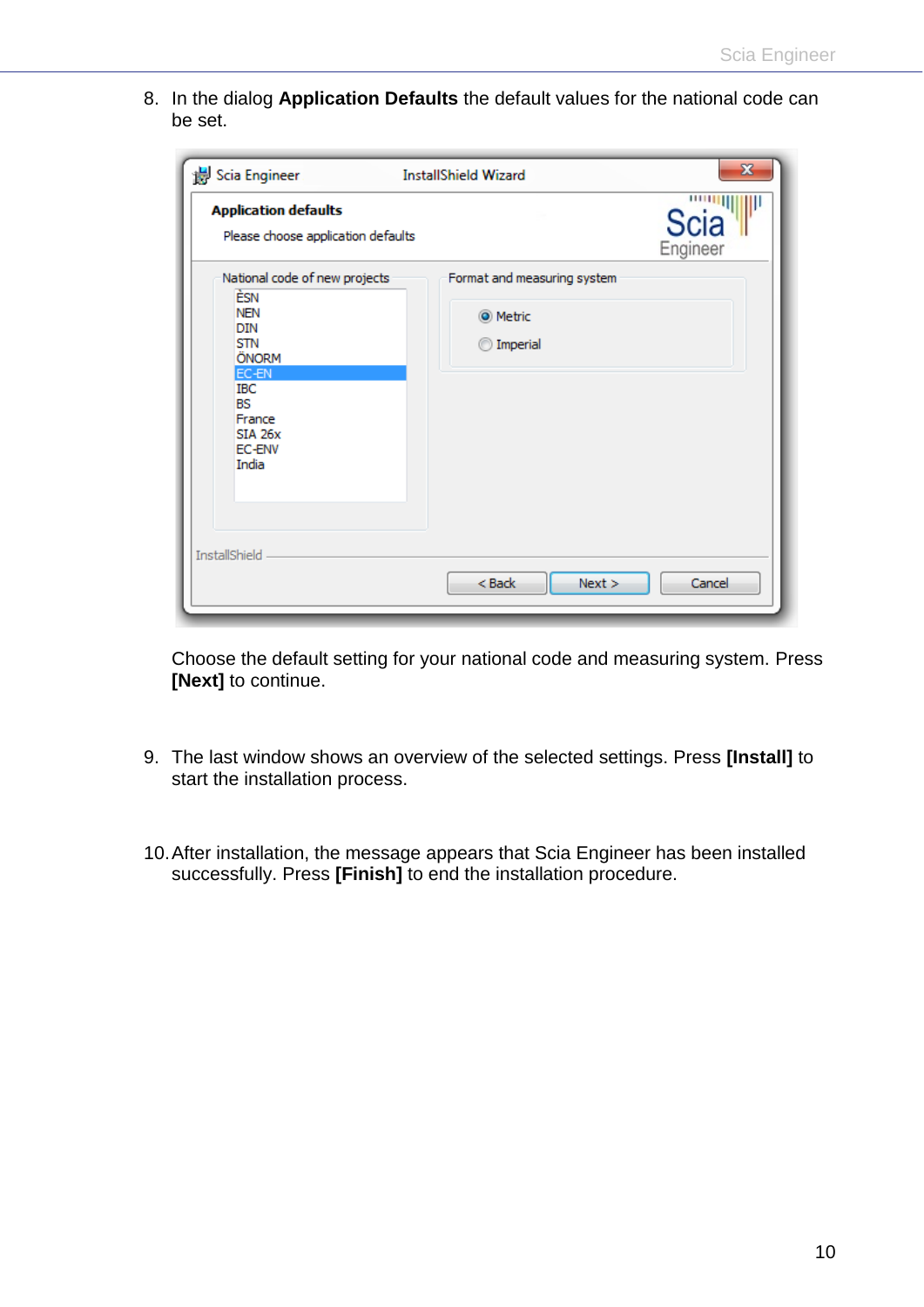### <span id="page-10-0"></span>2.2 **Start Scia Engineer**

Double click on the **Scia Engineer 14** symbol to start the program.



### <span id="page-10-1"></span>2.2.1 **Scia Engineer will start**

When the protection has been updated successfully, Scia Engineer will start up and the installation is finished.

### <span id="page-10-2"></span>2.2.2 **Scia Engineer will not start immediately**

Otherwise the following screen will appear and the steps below have to be followed to update the protection:

| Scia Engineer                                 | x                                                                                                                                              |  |  |  |  |  |
|-----------------------------------------------|------------------------------------------------------------------------------------------------------------------------------------------------|--|--|--|--|--|
|                                               | Valid licence has not been found. Scia Engineer cannot continue.                                                                               |  |  |  |  |  |
| Problem found: Hardware key can not be found. |                                                                                                                                                |  |  |  |  |  |
|                                               | Please choose a possible action:<br>Setup = start Protection Setup<br>Viewer = Run Scia Engineer in viewer mode<br>Exit = close Scia Engineer. |  |  |  |  |  |
|                                               | Viewer<br>Setup<br>Exit                                                                                                                        |  |  |  |  |  |

- 1. Scia Engineer cannot start without a correct protection. Press **[Setup]** to run the protection setup to update the protection.
- 2. The Protection setup will be displayed

| Protection setup                                                       | x<br>ie.            |
|------------------------------------------------------------------------|---------------------|
| Attached dongle IDs:<br>1538                                           | OK                  |
| Type<br><b>C</b> Try-out                                               | Apply / Refresh     |
| C Only standalone<br>C Only floating                                   | Cancel              |
| C First standalone, then floating<br>C First floating, then standalone | Import licence file |
| C Student                                                              | Expand >>>          |
|                                                                        |                     |

Activate the option **Only standalone** and click on **Import licence file**.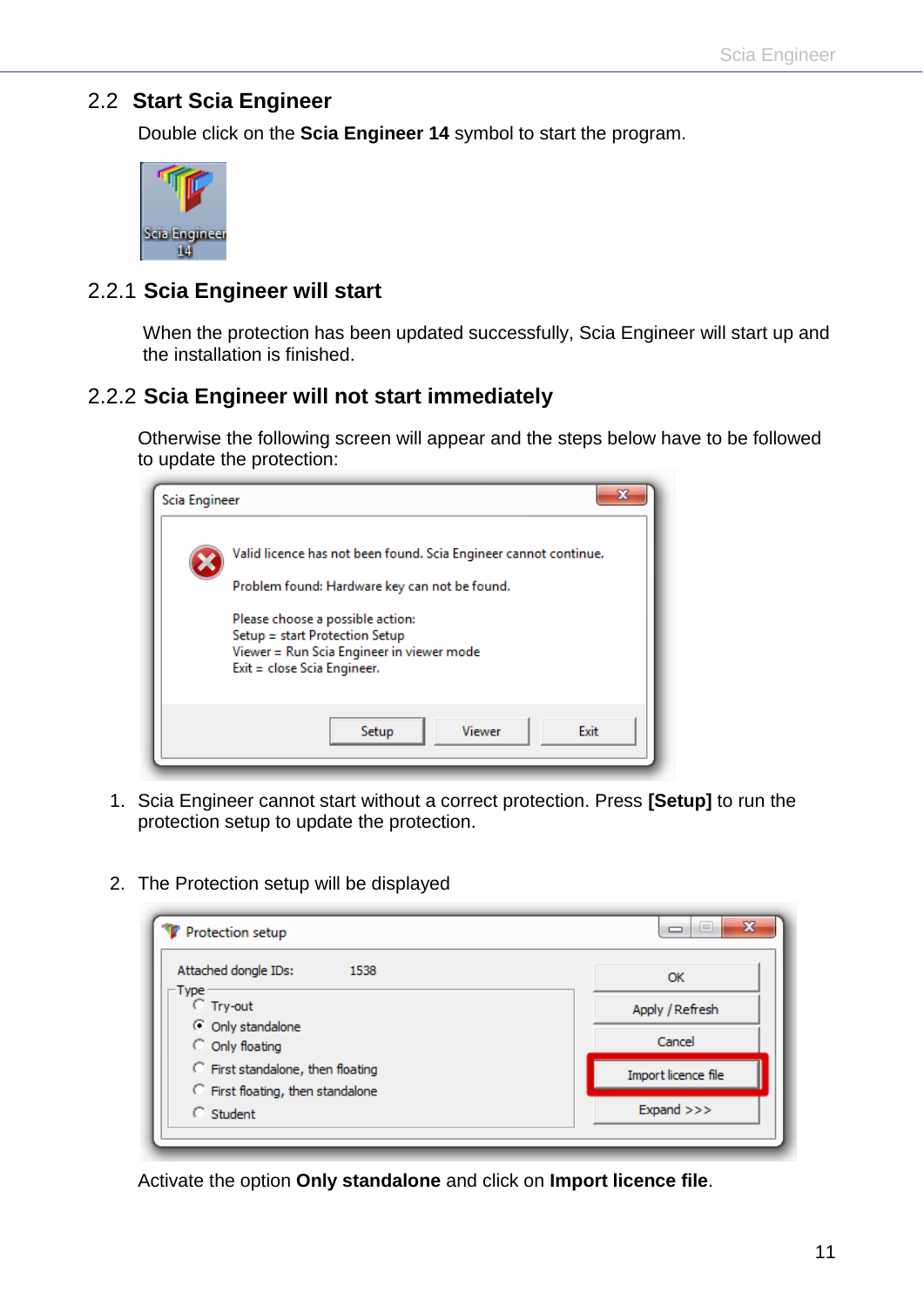The licence file will be downloaded automatically from the Scia Protection server and the following message will appear



Press **[OK]** again to close this message (if another message appears, then check chapter 4.2 for more information).

- 3. Once the licence file has been successfully imported, the user can see the list of his commercial modules in the "Expand" mode of the Protection setup.
- 4. Press **[OK]** again to close the Protection setup.
- 5. Normally Scia Engineer 14 will start up automatically. If the program does not start, double click on the **Scia Engineer 14** symbol to start the program.



6. When the protection update succeeded Scia Engineer will start up and the installation is finished.

### <span id="page-11-0"></span>2.2.3 **Update**

When an update is available, you can see a notification at the right bottom corner in Scia Engineer itself:



And when you click on **New version available** you can choose for "Install update" and the updates will be installed automatically.

In Scia Engineer it is also possible to check if an update is available, using **Help -> Check for update** in Scia Engineer.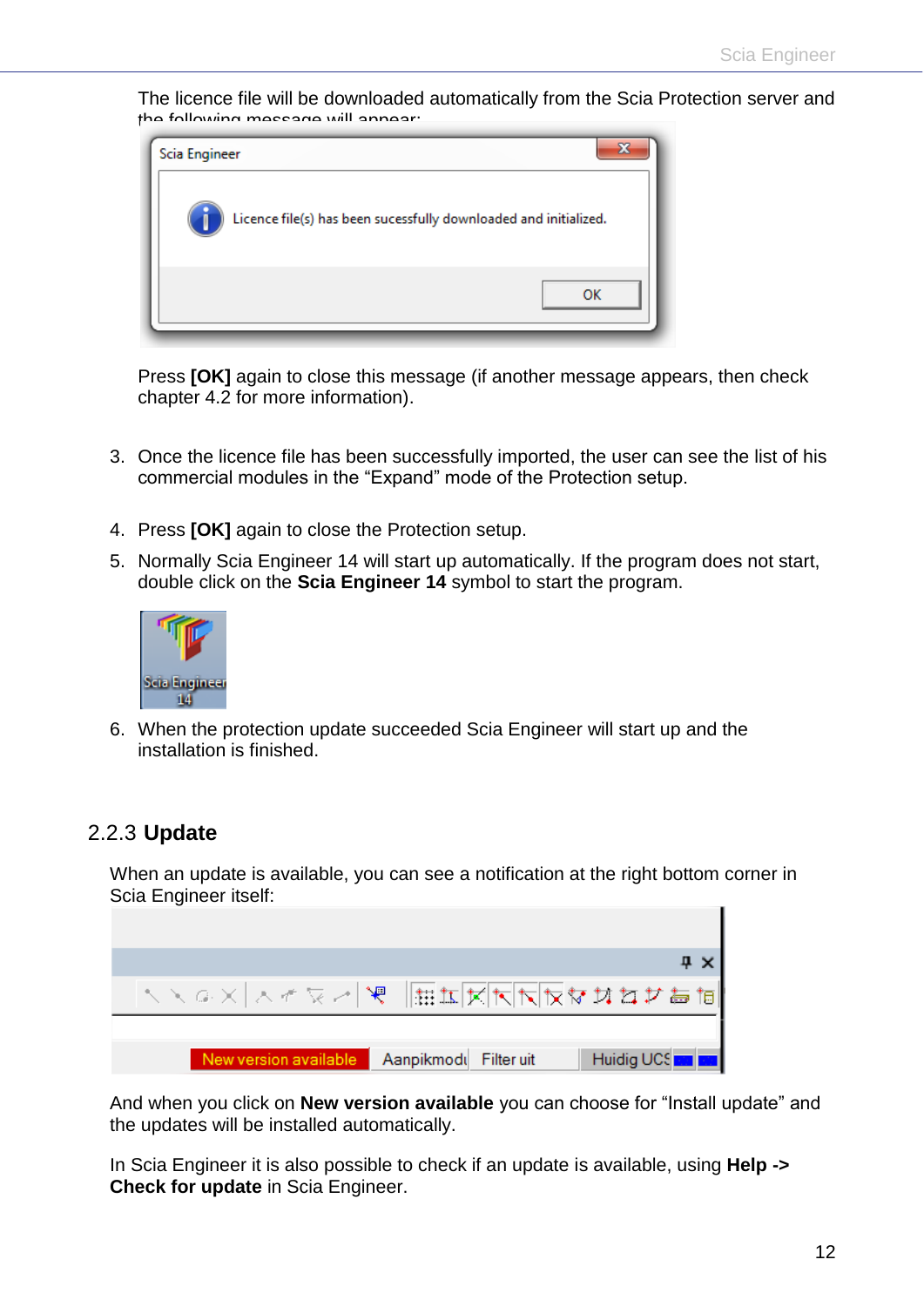It is possible to disable this option in the registry on the client's computer: HKEY\_CURRENT\_USER\Software\SCIA\Esa\14.0\Admin\Settings\EnableUpdateMenu

o Set the value here to: 0

### <span id="page-12-0"></span>2.3 **Upgrade of dongle**

An update of the standalone protection means the replacement of the license file. This update is necessary

- a) if a new version/patch of Scia Engineer will be installed
- b) if the number of licenses for individual modules has changed
- c) if new modules have been purchased

To update the licence file:

- 1. Open the **protection setup** (in Windows at "Start > All programs > Scia Engineer 14 > Protection setup")
- 2. Click on [**Import licence file**] in the Protection setup dialogue.
- 3. Following message will appear after successful update of Licence file.

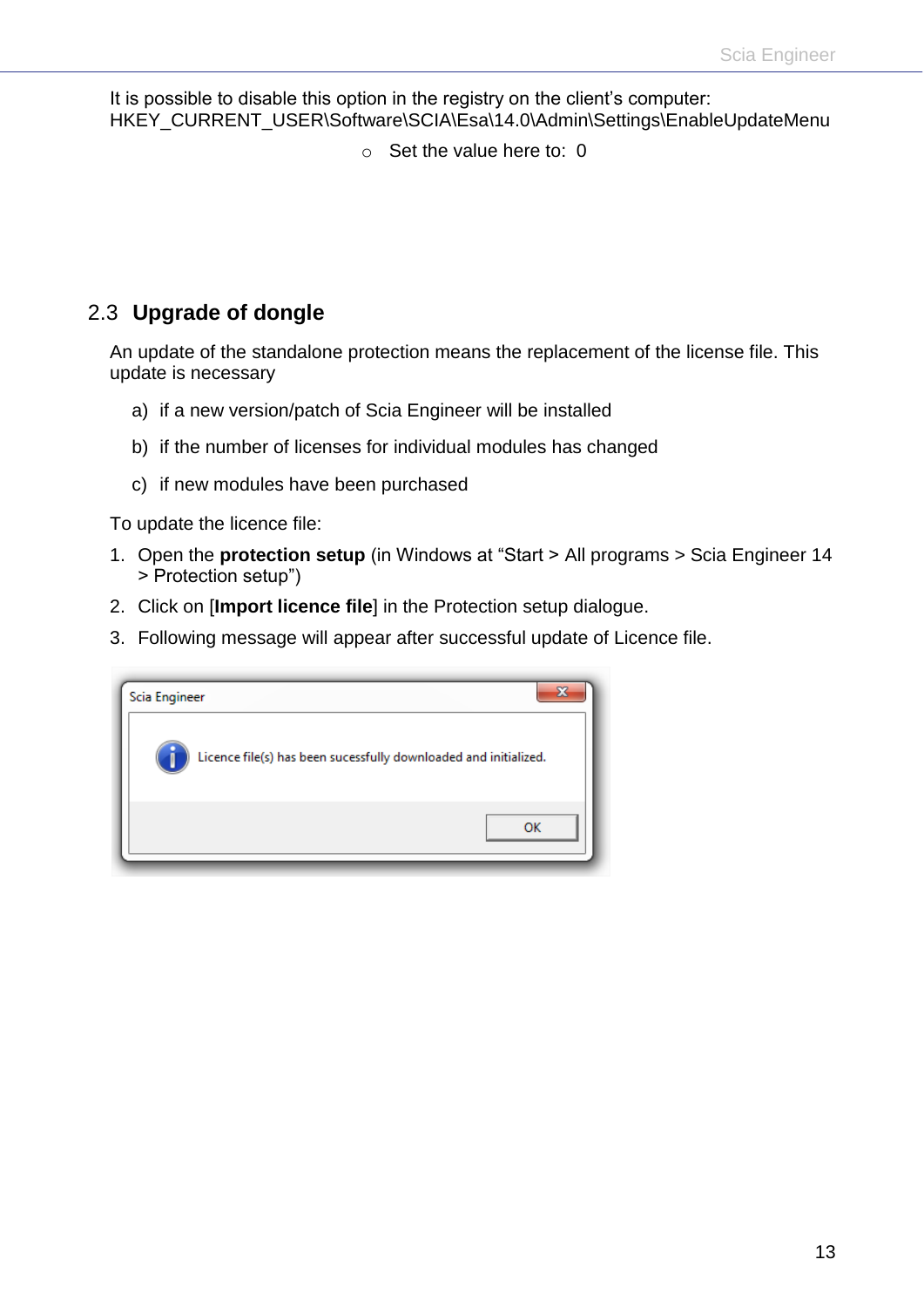### <span id="page-13-0"></span>2.4 **Using more dongles together**

It is possible to use as many dongles as can be attached to the computer together. The LockID numbers of all attached dongles are displayed in the protection setup dialogue:

| Attached dongle IDs:<br>3553, 3556, 1538             | OK                  |  |  |
|------------------------------------------------------|---------------------|--|--|
| Type<br><b>C</b> Try-out                             | Apply / Refresh     |  |  |
| C Only standalone<br>C Only floating                 | Cancel              |  |  |
| C First standalone, then floating                    | Import licence file |  |  |
| C First floating, then standalone<br>$\circ$ Student | Expand >>>          |  |  |

In the list of available commercial modules is displayed the sum of modules from LIC files related to all attached dongles. Finally the sum of modules from LIC files related to all attached dongles can be used in Scia Engineer.

#### **Note**

**[Import licence file] can be done with more attached dongles. It is possible to use more dongles with different time limitation. In case that a certain commercial module is in available in multiple license files, then the one with longest time limitation is taken into account.**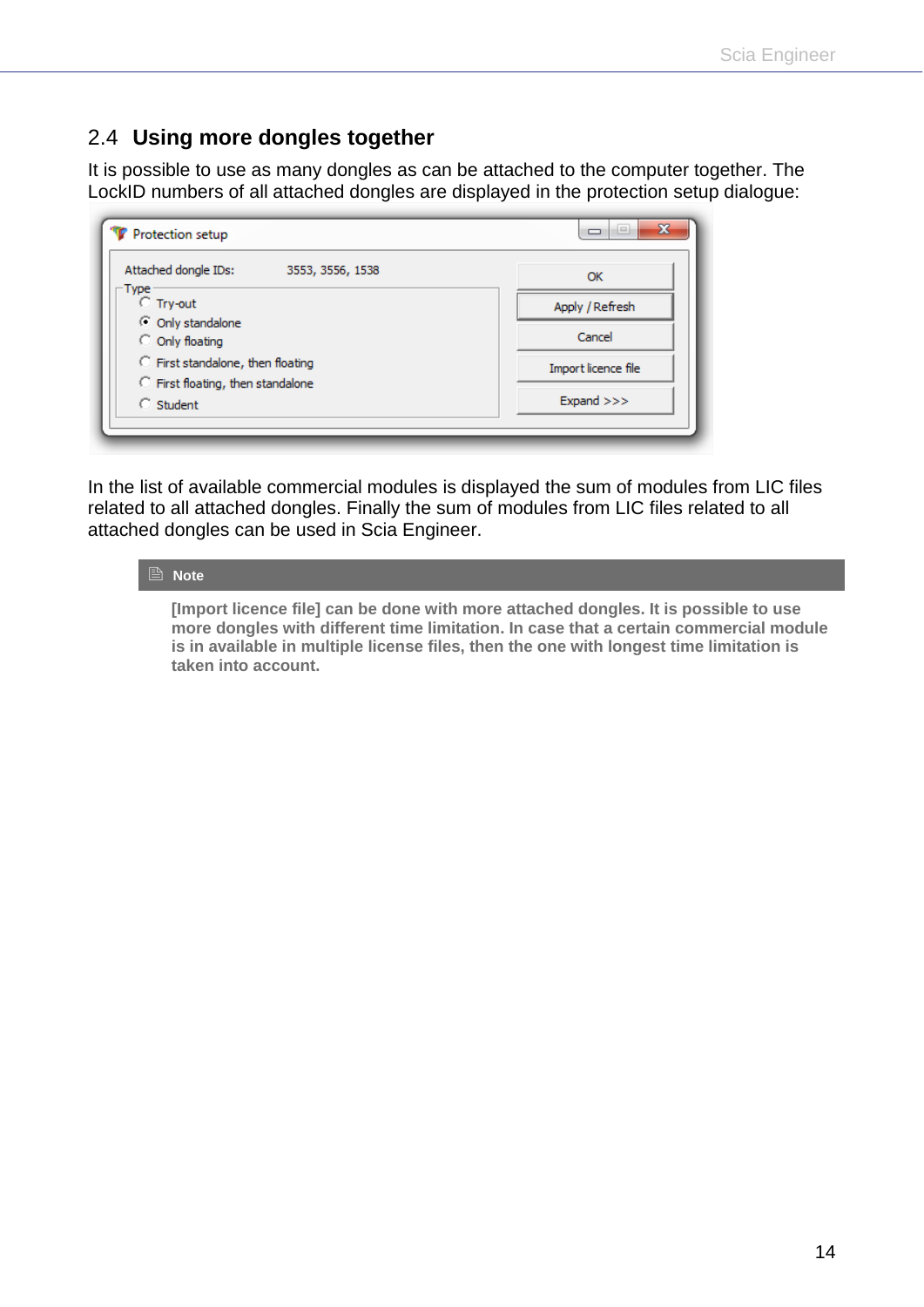# <span id="page-14-0"></span>3. **Uninstalling Scia Engineer**

### <span id="page-14-1"></span>3.1 **Uninstalling with Add/Remove Programs in Windows**

Scia Engineer can be uninstalled like any other windows based software application:

- 1. Go to **Add or Remove Programs** through **Start > Settings > Control Panel > Add or Remove Programs.**
- 2. A list with installed software applications will appear. Select Scia Engineer and press **[Change/Remove]**
- 3. In the dialog box that appears choose the option **Remove**

| Welcome         |                                                                                                                                                          |  |  |  |  |  |
|-----------------|----------------------------------------------------------------------------------------------------------------------------------------------------------|--|--|--|--|--|
|                 | Modify, repair, or remove the program.                                                                                                                   |  |  |  |  |  |
|                 | Welcome to the Scia Engineer 2009.0 Setup Maintenance program. This program lets you<br>modify the current installation. Click one of the options below. |  |  |  |  |  |
| Modify<br>O)    |                                                                                                                                                          |  |  |  |  |  |
|                 | Select new program features to add or select currently installed features to<br>remove.                                                                  |  |  |  |  |  |
| Repair          | Reinstall all program features installed by the previous setup.                                                                                          |  |  |  |  |  |
|                 |                                                                                                                                                          |  |  |  |  |  |
| <b>O</b> Remove |                                                                                                                                                          |  |  |  |  |  |
|                 | Remove all installed features.                                                                                                                           |  |  |  |  |  |
| InstallShield   |                                                                                                                                                          |  |  |  |  |  |

4. Press **[Next]** to start the uninstall procedure.

After completing the uninstalling, some settings remain in the Registry of windows. These traces can be deleted manually. Deleting these entries can be necessary when problems occur with a new installation.

- 1. Open the **Run** dialog box through **Start > Run**
- 2. Type **regedit** and press **[OK]**

Take note, for this step it is required to have at least Power-User rights!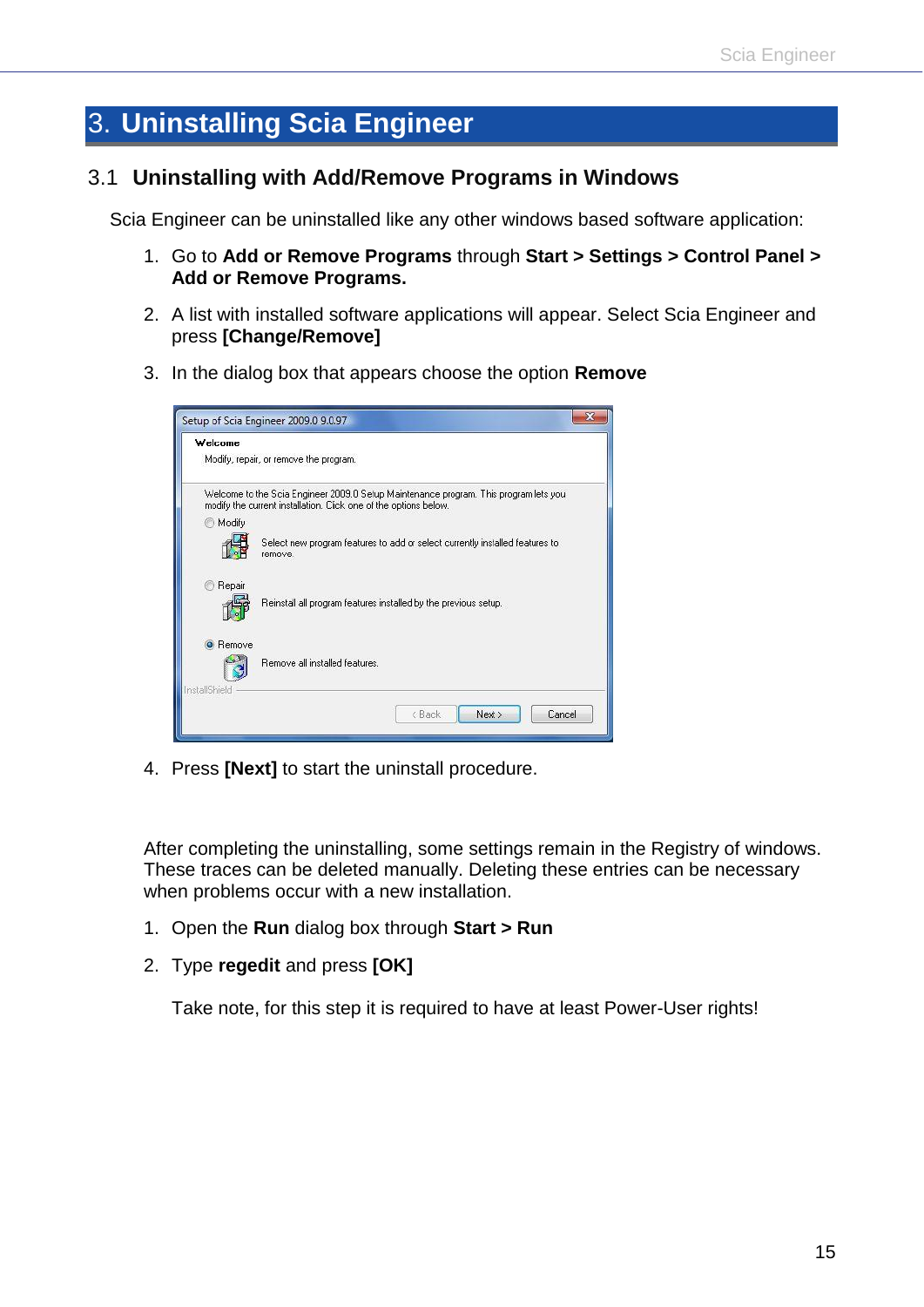3. The **Registry Editor** appears.

| Registry Editor                                                          |                      |                | e.                      |
|--------------------------------------------------------------------------|----------------------|----------------|-------------------------|
| File Edit View Favorites Help                                            |                      |                |                         |
| <b>鳳</b> My Computer<br>Θ<br>HKEY_CLASSES_ROOT<br>HKEY_CURRENT_USER<br>Œ | Name<br>ed (Default) | Type<br>REG_SZ | Data<br>(value not set) |
| HKEY_LOCAL_MACHINE<br>⊞<br>HKEY_USERS<br>œ.<br>HKEY_CURRENT_CONFIG<br>Đ  |                      |                |                         |
|                                                                          | ≺                    | Ш              | ≯                       |
| My Computer\HKEY_CURRENT_USER                                            |                      |                | æП                      |

4. Go to the following key's and delete them using the **Delete** button.

HKEY\_CURRENT\_USER\Software\SCIA\ESA\\* HKEY\_LOCAL\_MACHINE\Software\SCIA\ESA\\* Where \* represents the version number.

5. Close the **Registry Editor** through **File > Exit**

After completing the uninstalling, some folders remain on your hard disk and can be deleted manually:

**32 bits computer:** C:\Program Files\SCIA\ESA\*\*

**64 bits computer:** C:\Program Files (x86)\SCIA\Engineer\*\*

Also the following folders remain on your hard disk and can be deleted:

Windows XP: C:\Documents and Settings\#USER#\ESA\*\*

C:\Documents and Settings\#USER#\My Documents\ESA\*\*

**Windows Vista and Windows 7**: C:\Users\#User#\Esa\*\*

C:\Users\#User#\Documents\Esa\*\*

Where \*\* represents the version number

#### **Attention**

**These folders can be deleted using Windows Explorer. Please note that the first folder can contain projects so the user must be absolutely sure if he/she wishes to delete these folders.**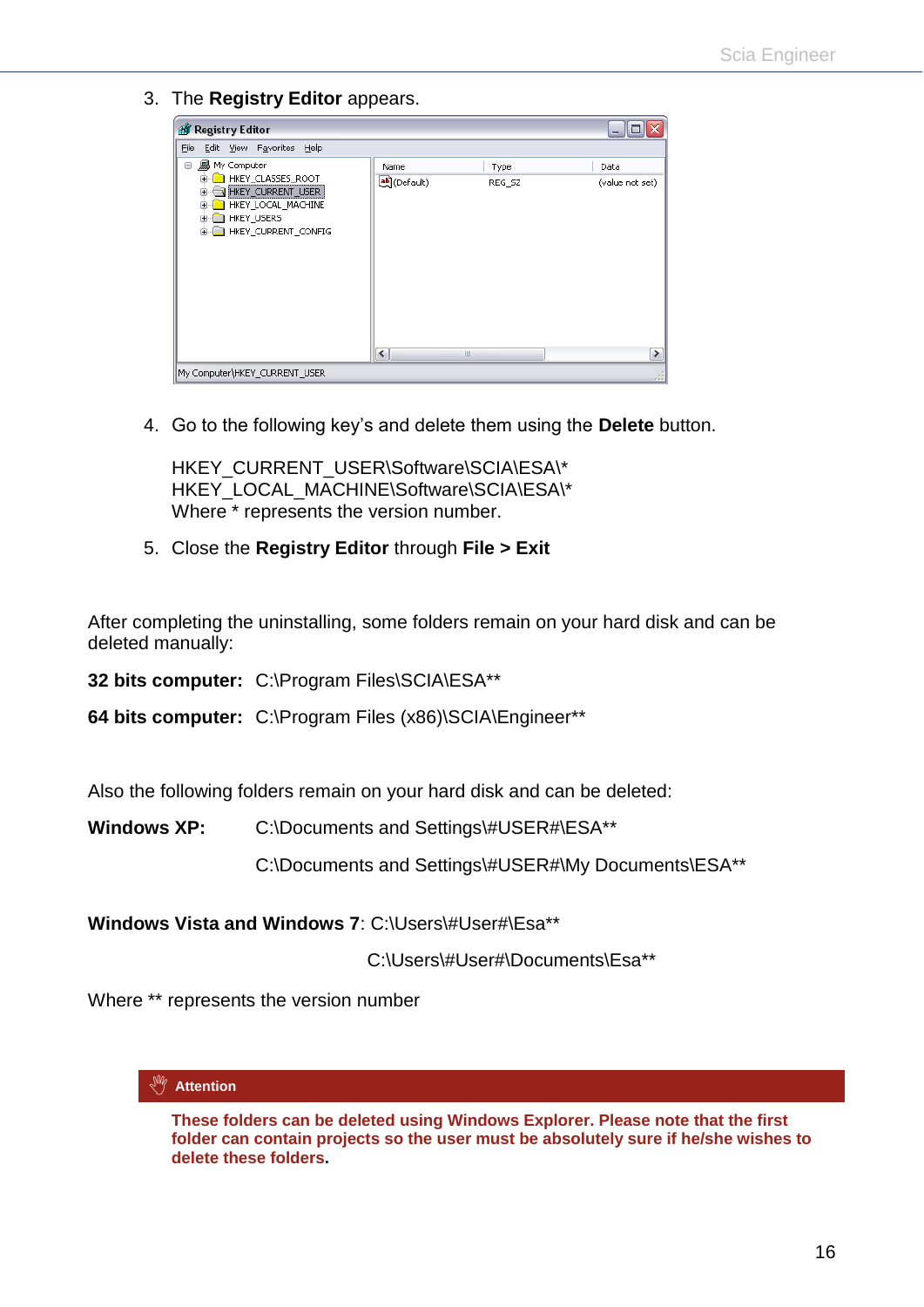### <span id="page-16-0"></span>3.2 **Uninstalling without Add/Remove Programs**

Sometimes Scia Engineer cannot be uninstalled using "Add/Remove programs" of Windows. Sometimes this give an error message or Scia Engineer is not added to Add/Remove Programs. This way, it is not possible to uninstall the software.

This problem can occur with every Windows based program.

To easily uninstall Scia Engineer, use the following procedure:

Go to 'Start' -> 'Run'

In the dialog that appears, type the following command:

#### **msiexec /x {F892EFDE-D4B3-48B2-8293-4024BBCA666E}**

This will execute the same procedures as uninstalling through Add/Remove Programs.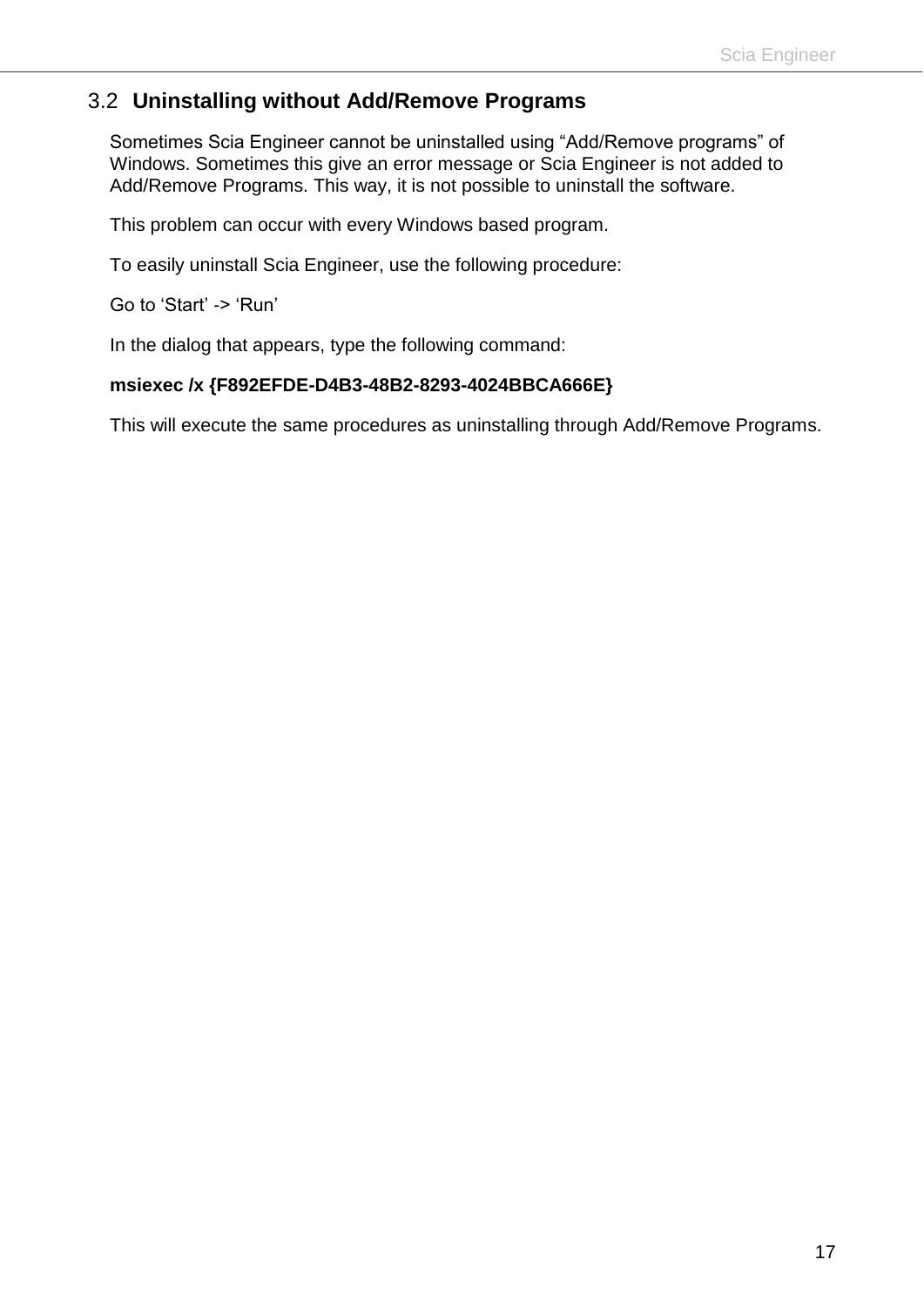## <span id="page-17-0"></span>4. **Troubleshoot**

A complete list of Frequent Asked Questions can be found on our website: <http://nemetschek-scia.com/en/support/faq>

### <span id="page-17-1"></span>4.1 **Language module not found**

When starting up Scia Engineer the following message appears:



If this message appears, it means that Scia Engineer does not find the correct language to start up.

To use a certain language, you need the module for this language and you have to install this language. Probably you have chosen a different language during your installation then the language of your modules.

You can install an extra language in the setup for "Programs and Features" in Windows. Select Scia Engineer 14 here and choose for "Change". With this option you can change the installation of the program and select an extra language which will be installed.

### <span id="page-17-2"></span>4.2 **Import licence file is not possible**

With the option "Important licence file" the Protection setup will search your file on the internet via TCP port 80 and copy this into a folder on the computer.

Automatic import of LIC file from the Scia protection server is possible when the dongle is attached to the computer and when internet connection is available.

Import of LIC file can be done only if the user has writing rights on the installation folder for the license file.

It is possible to change the path to the folder where the license file will be imported by right-mouse button clicking on the header of Protection setup dialogue: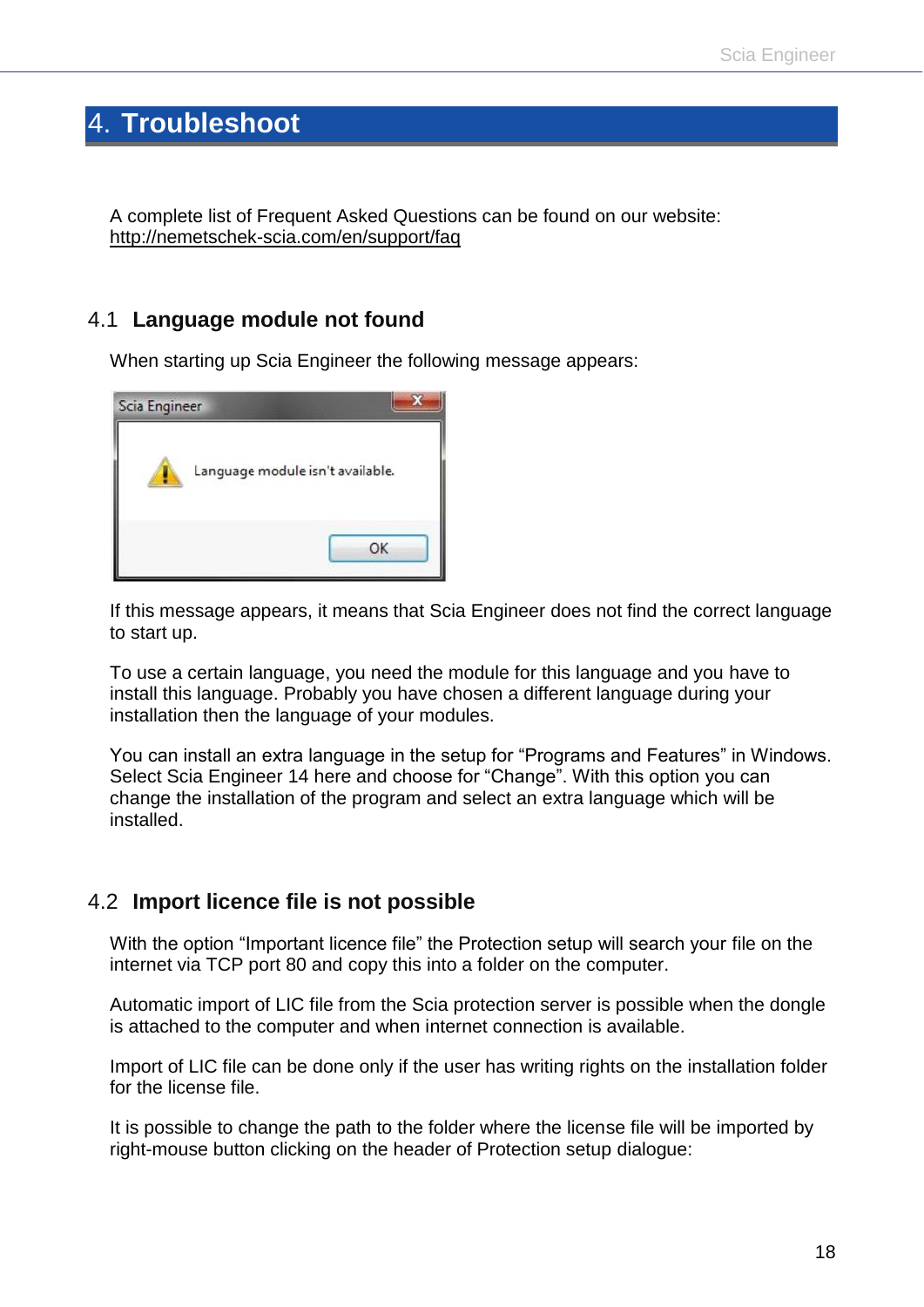| Protection setup<br>Attached dongle IDs:<br>3553<br>-Type ·<br>C Try-out<br>C Only standalone<br>C Only floating<br>C First standalone, then floating | 司<br>$\Box$<br>$\mathbf x$ | Restore<br>Move<br><b>Size</b><br>Minimize<br>Maximize<br>Close | $Alt + F4$ | OK<br>y / Refresh<br>Cancel<br>rt licence file |
|-------------------------------------------------------------------------------------------------------------------------------------------------------|----------------------------|-----------------------------------------------------------------|------------|------------------------------------------------|
| C First floating, then standalone<br>$\bigcirc$ Student                                                                                               |                            | Advanced settings                                               |            | and $>>$                                       |

Choose here for [Advanced settings...]

| Advanced settings                                                               | Σζ           |
|---------------------------------------------------------------------------------|--------------|
| Licence folder<br>Path to the folder containing licence<br>files.               | OK<br>Cancel |
| C:\ProgramData\Scia\Engineer\Licence\                                           |              |
| Licence on-line                                                                 |              |
| $\overline{\mathsf{v}}$ Load licence from online SCIA storage<br>URL to server: |              |
| http://activation.scia-online.com:80/                                           | Proxy        |
|                                                                                 |              |

And here the path to the folder containing the licence file can be adapted.

When using an edition and dynamic packet of Scia Engineer you will find next to the SCIAxx.lic-file also a SCIAxx.e2c-file. In this case you have to take care that both files are stored in the same folder when importing the license file.

With the option "Import licence file", the Protection Setup will make a copy of your licence file and copy it into the folder described above. By default this folder is: C:\ProgramData\Scia\Engineer\Licence\

When the protection setup gives an error message when clicking on "Import licence file", you can copy the licence file into this folder manually. After clicking on "Apply/Refresh" the licences will be found and you can work with Scia Engineer 14.

If you don't have your latest licence file, you can send us an email on [support@scia](mailto:support@scia-online.com)[online.com](mailto:support@scia-online.com) to ask for your licence files and we will send the files to you.